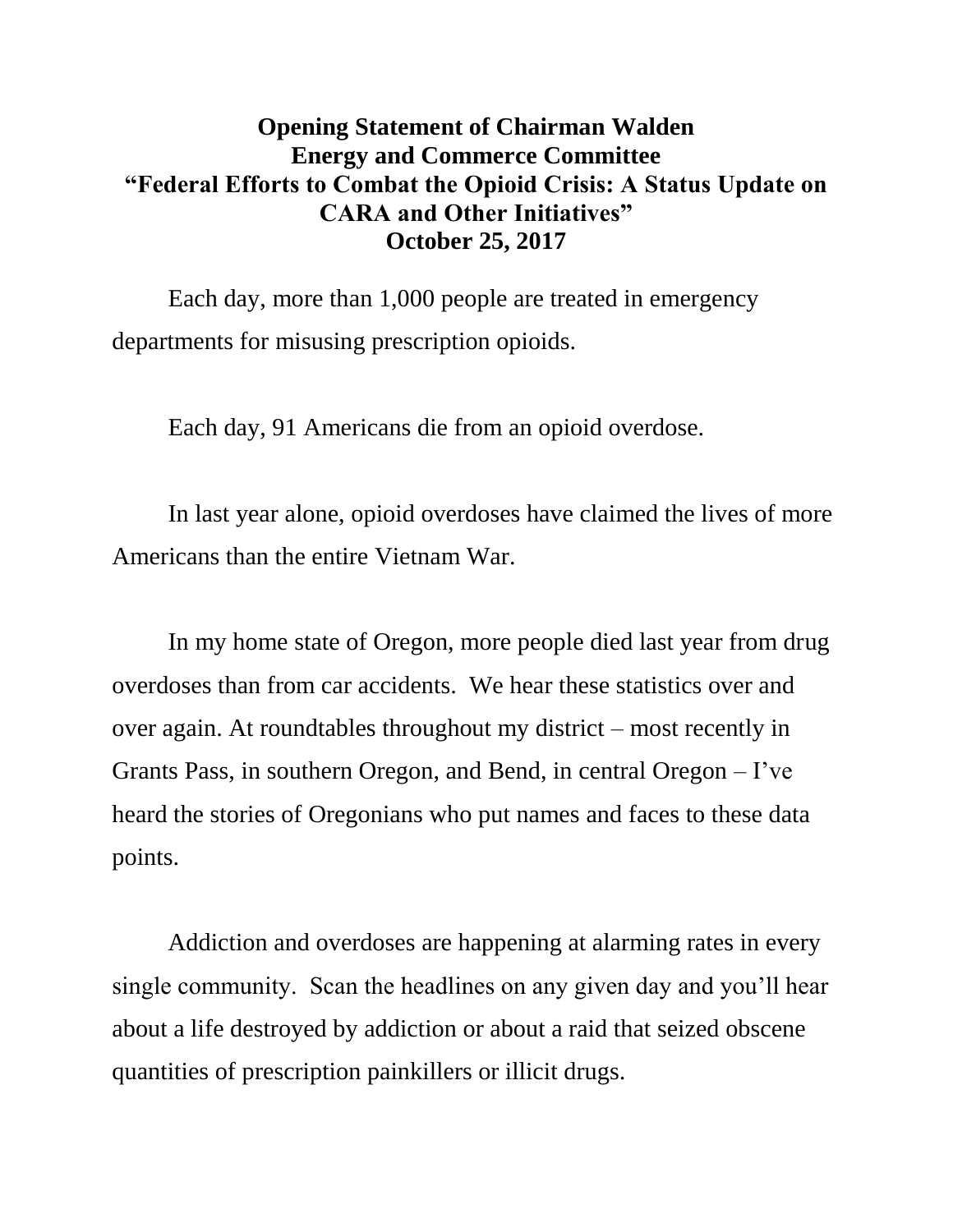The United States is in the midst of a crisis that has become a national emergency. The number of individuals dying from opioid overdoses has reached epidemic proportions. And even more individuals with substance use disorders have become estranged from their families, unable to work, or living as shells of their former selves because of their addiction. It's heartbreaking.

To respond to this growing epidemic, the Energy & Commerce Committee has held countless conversations and numerous hearings with experts, stakeholders, law enforcement, individuals in recovery, and family members of opioid abuse victims in order to improve the prevention and treatment of addiction.

From the earliest hearings before our Oversight and Investigations Subcommittee to legislative solutions tested in our Health Subcommittee, our multi-year, multi-Congress findings have led to bills that are now law – namely the Comprehensive Addiction and Recovery Act (CARA) and the 21st Century Cures Act.

This year, this committee has initiated multiple, bipartisan investigations into allegations of pill dumping in West Virginia and patient brokering schemes. We have held hearings on the growing threat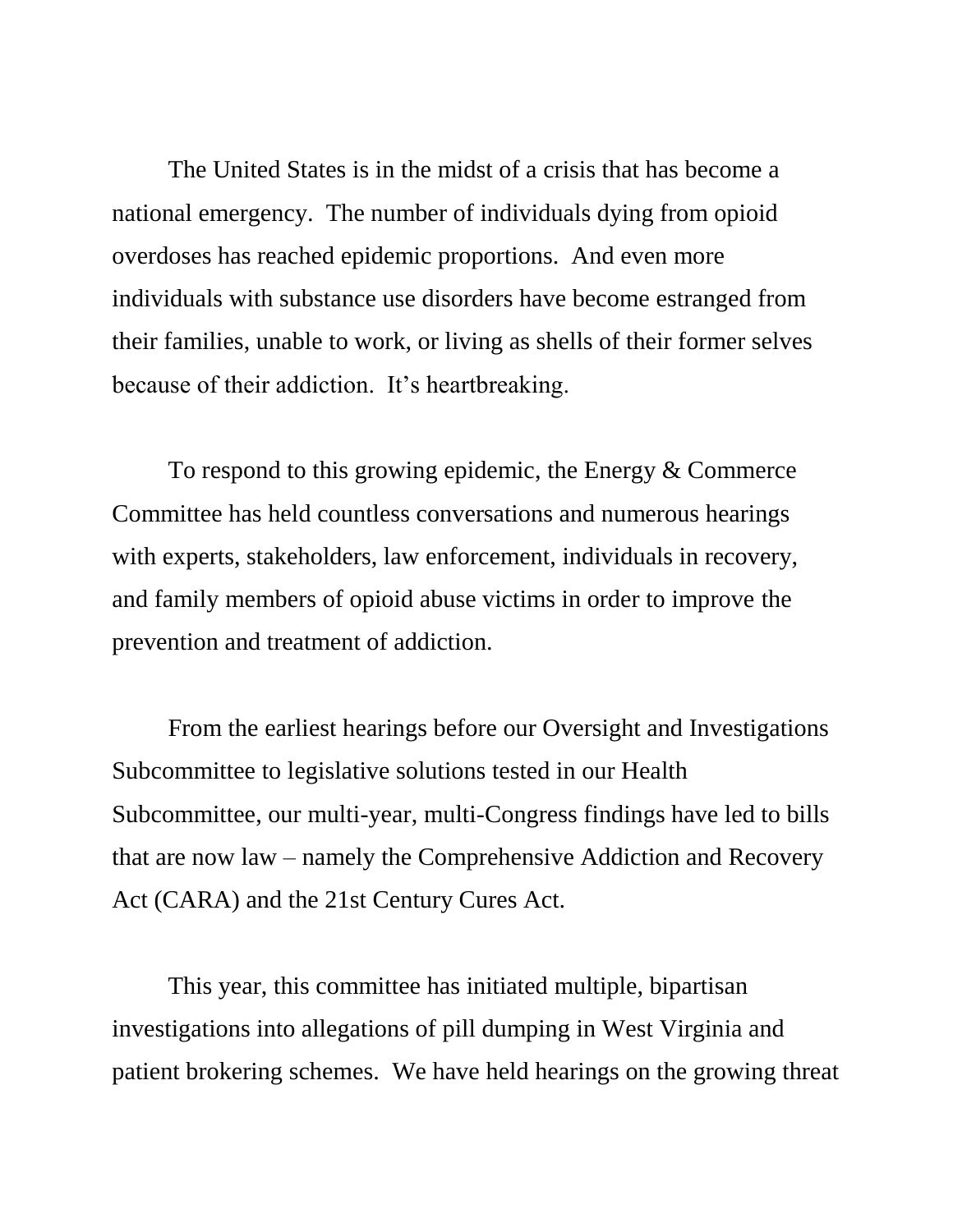of fentanyl, innovative ideas in the states, and heard directly from more than 50 members – both on and off this committee – just two weeks ago. But more work needs to be done and we must redouble our efforts to combat the growing crisis.

The primary purpose of this hearing is to hear from the federal agencies charged with implementing the provisions of CARA and the 21st Century Cures Act.

But it also allows this committee to have an important conversation with the DEA.

First, to discuss recent news reports that suggested a bipartisan bill passed through this committee and signed into law by President Obama has negatively impacted DEA's ability to combat the opioid crisis.

Second, we are also looking for some long overdue answers to basic questions and requests for data that this committee has made to the DEA related to our ongoing investigation into alleged pill dumping in the state of West Virginia.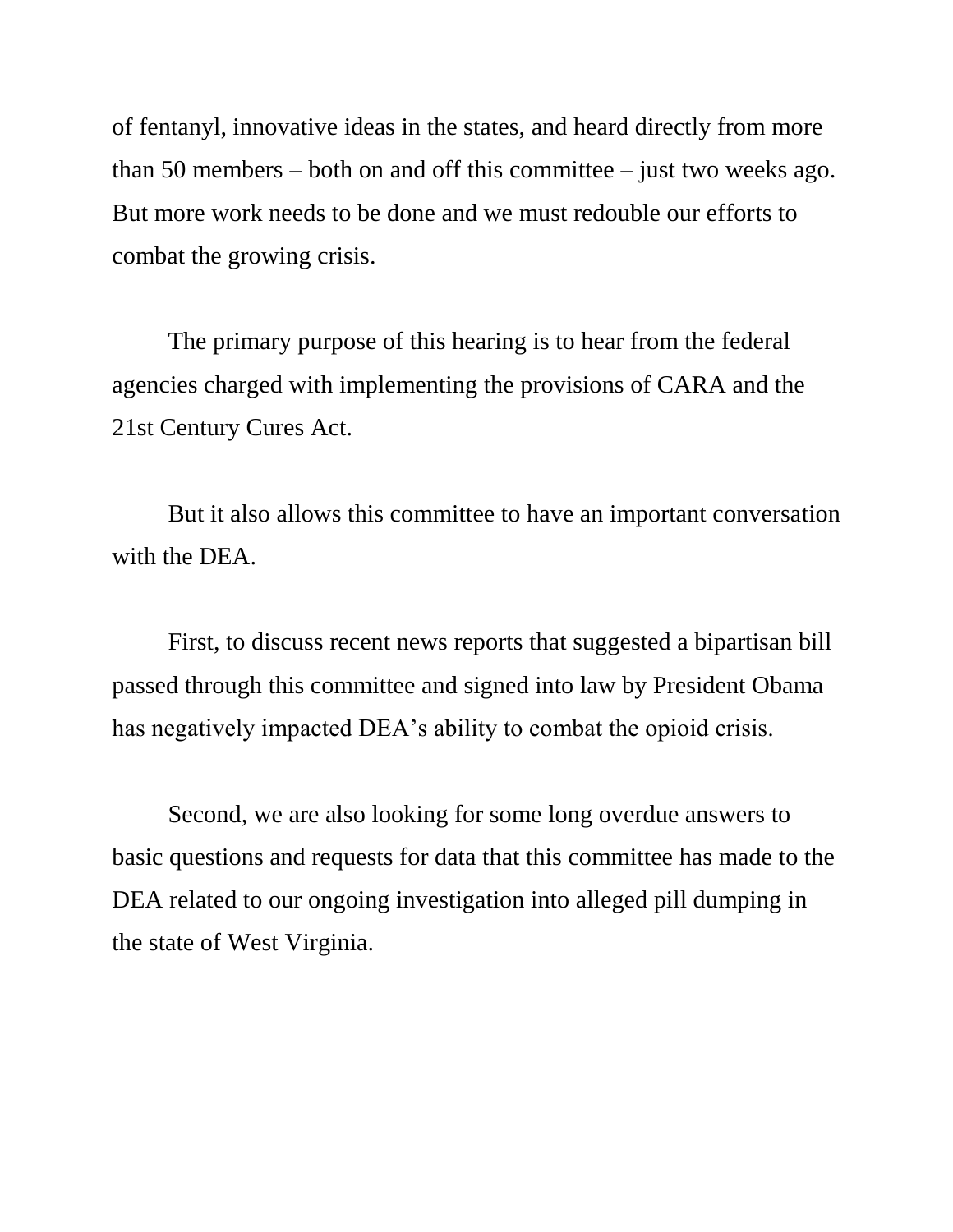I'm going to be very blunt: my patience is wearing thin. Our requests for data from the DEA are met with delay, excuses and, frankly, inadequate response. People are dying. Lives and families are ruined.

It is time for DEA to get this committee the information we need, and to do it quickly. No more dodges. No more delays. We look forward to finally hearing directly from DEA on these matters.

In addition to the DEA, we will be hearing testimony from officials at the Food and Drug Administration, the Substance Abuse and Mental Health Services Administration, the Centers for Disease Control and Prevention, and the National Institute on Drug Abuse at the National Institutes of Health.

It is our hope that today's testimony will allow us all to learn more about the federal government's shared efforts to address this crisis, allowing us the opportunity to drill deeper to learn about what's working and what's not working. We'll also have an opportunity to discuss how we can better prevent lawful prescription use from spiraling into abuse; and most importantly, we will discuss what more we can do to reduce overdoses and save lives.